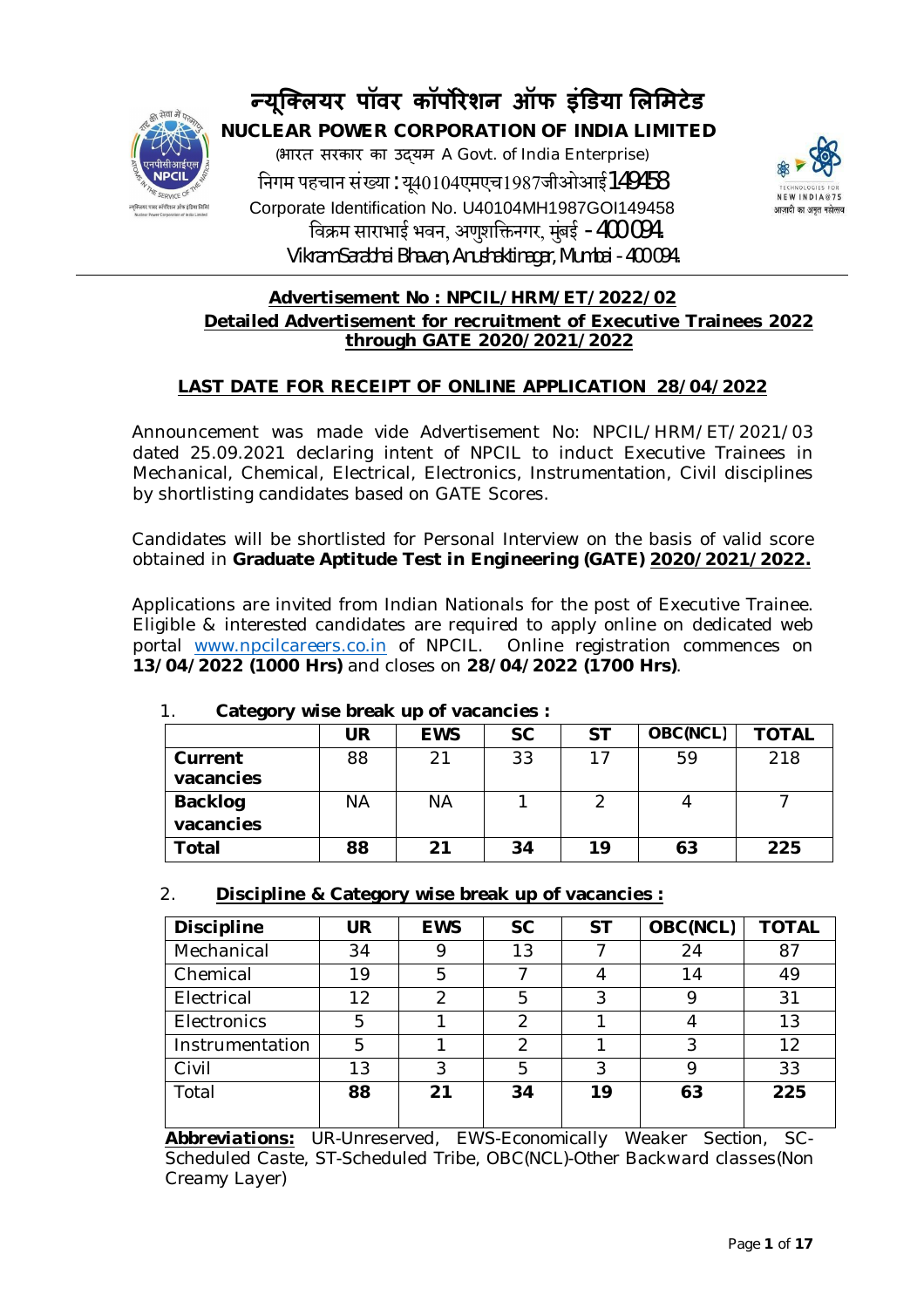## **Note - Out of 225 ETs, 10 (2-Chemical, 2-Civil, 2-Electrical and 4- Mechanical) ETs will be posted in Industrial & Fire Safety.**

- 3. Reservation for Persons with Benchmark Disabilities (PwBDs) :
	- a) Disablement categories identified for appointment in Mechanical, Electrical, Electronics, Instrumentation, Chemical & Civil disciplines are as follows :

| S N           | <b>Discipline</b>                          | <b>Disablement Category</b>                |
|---------------|--------------------------------------------|--------------------------------------------|
|               | Mechanical                                 | LV/D/HH/OA/OL/CP/LC/Dw/<br>AAV/ SLD/MI/MD  |
| $\mathcal{D}$ | Electrical/Electronics/<br>Instrumentation | D/HH/OL/CP/LC/Dw/AAV/<br>ASD(M)/ SLD/MI/MD |
| 3             | Chemical                                   | B/LV/HH/OA/OL/Dw/AAV/ASD(M)/<br>SLD/MI/MD  |
| 5             | Civil                                      | D/HH/OA/OL/CP/LC/Dw/AAV/<br>SLD/MI/MD      |

Abbreviation used :-

**B**- Blind, **LV**- Low Vision, **D**- Deaf, **HH**-Hard of Hearing, **OA**- One Arm, **OL**- one Leg, **CP**-Cerebral Palsy, **LC**-Leprosy Cured, **Dw**-Dwarfism, **AAV**-Acid attack Victims, **ASD Autism Spectrum Disorder (M**-Mild), **ID**-Intellectual Disability, **SLD**-Specific Learning Disability, **MI**-Mental Illness, **MD**- Multiple disabilities

b) Vacancies reserved for PwBDs are as follows :

| <b>PwBD Category</b> |                                                                                                                                           | <b>Vacancies</b><br>reserved for PwBD |
|----------------------|-------------------------------------------------------------------------------------------------------------------------------------------|---------------------------------------|
| (a)                  | <b>B</b> - Blind/LV- Low Vision                                                                                                           | 3                                     |
| (b)                  | D- Deaf/HH-Hard of Hearing                                                                                                                | $\overline{2}$                        |
| (c)                  | OA- One Arm /OL- one Leg/ CP-<br>Cerebral Palsy, LC-Leprosy Cured/Dw-<br>Dwarfism, AAV-Acid attack Victims                                | 2                                     |
| (d)                  | ASD Autism Spectrum Disorder (M-<br>Mild), ID-Intellectual Disability, SLD-<br>Specific Learning Disability, MI- Mental<br><b>Illness</b> | 2                                     |
| (e)                  | <b>MD</b> -Multiple disabilities                                                                                                          |                                       |
|                      | Total                                                                                                                                     | 9                                     |

i. The PwBD appointed will be adjusted against the vacancy of respective categories viz. Unreserved (UR)/SC/ST/OBC/EWS.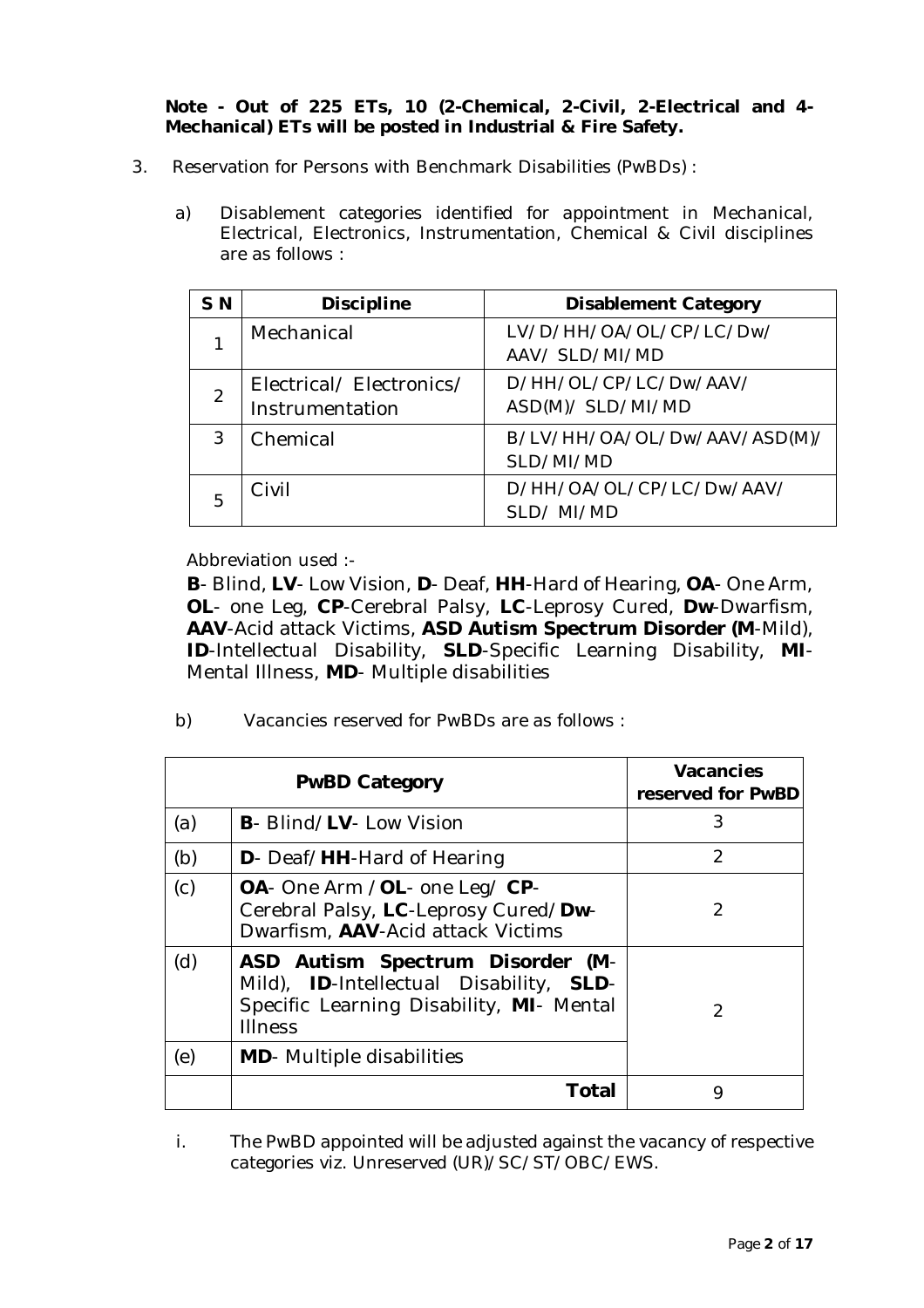- ii. The candidates are required to submit a Disability Certificate issued by a Certifying Authority, failing which their candidature as PwBD candidates will not be considered.
- iii. Only such persons, who suffer from not less than 40% of relevant Disability will be eligible to be considered under PwBD.
- iv. Within the overall total vacancies (i.e. 225), PwBD candidates belonging to any category of disability may be considered for selection, subject to their suitability, over and above the vacancies notified for PwBD (i.e.9) to clear the backlog of PwBD vacancies in Group A posts.

# 4. **Important Dates :**

| Commencement of<br>Online Application            | 13/04/2022 (1000 Hrs onwards)                                                                                                                                                                                                                                                                                                                                                       |
|--------------------------------------------------|-------------------------------------------------------------------------------------------------------------------------------------------------------------------------------------------------------------------------------------------------------------------------------------------------------------------------------------------------------------------------------------|
| Last Date of submission<br>of Online Application | 28/04/2022 (Till 1700 Hrs)                                                                                                                                                                                                                                                                                                                                                          |
| Payment of Application<br>Fee                    | 13/04/2022 to 28/04/2022<br>A Non Refundable application fee of Rs. 500/- is<br>chargeable only to Male applicants belonging to<br>General (UR), EWS and OBC categories.<br>Female applicants, applicants belonging to SC/ST<br>category, PwBD, Ex Servicemen, Dependents of<br>Defence Personnel Killed in Action (DODPKIA) and<br>employees of NPCIL are exempted from payment of |
|                                                  | application fee.                                                                                                                                                                                                                                                                                                                                                                    |

# 5. **Eligibility Criteria :**

- i. BE/B Tech/B Sc (Engineering)/5 year Integrated M Tech with a minimum of 60% aggregate marks in one of the 6 engineering disciplines mentioned in the Table below from University/Deemed University or Institute recognized by AICTE/UGC. A minimum of 60% marks means the marks as per the ordinances of the respective university.
- ii. Applicants must have a valid GATE-2020 or GATE-2021 or GATE-2022 Score in the same engineering discipline as the qualifying degree discipline
- iii. Engineering degrees allowed for each discipline are as follows:

| <b>Discipline</b> | <b>Engineering Degrees allowed</b> |  |
|-------------------|------------------------------------|--|
| Mechanical        | Mechanical                         |  |
|                   | Production                         |  |
| Chemical          | Chemical                           |  |
| Electrical $#$    | Electrical                         |  |
|                   | Electrical & Electronics           |  |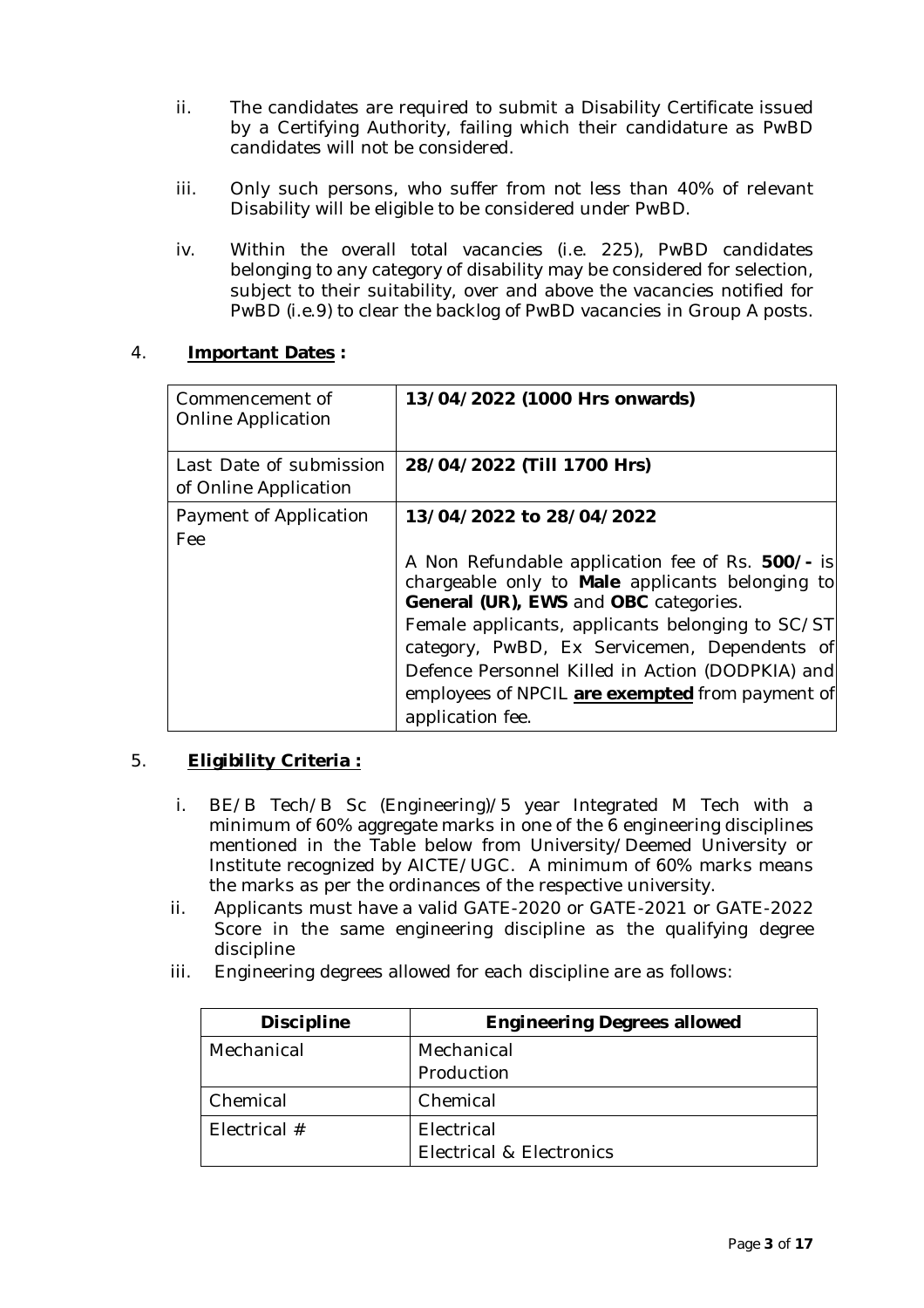| Electronics $*$ #   | Electronics                     |  |
|---------------------|---------------------------------|--|
|                     | Electronics & Communication     |  |
|                     | Electronics & Telecommunication |  |
|                     | Electronics & Controls          |  |
|                     | Electronics & Instrumentation   |  |
| Instrumentation $#$ | Instrumentation                 |  |
|                     | Instrumentation & Controls      |  |
|                     | Instrumentation & Electronics   |  |
|                     | ≧ivil                           |  |

- iv. \*Related degree disciplines such as 'Electrical', 'Electronics & Communication', 'Electronics and Controls' are also eligible to apply under Electronics. However, such candidates must qualify on the basis of a valid GATE score in Electronics. **#**Candidates with degree disciplines 'Electrical & Electronics' or 'Electronics & Instrumentation' can apply under either of the disciplines (Electrical or Electronics etc). However, such candidates must qualify on the basis of a valid GATE score in the discipline in which they wish to be considered.
- v. Candidates who have done 5 years integrated course leading to M.Tech with a minimum of 60% marks in the relevant discipline may also apply subject to fulfilling other laid down criteria.
- vi. Only the above mentioned disciplines will be considered. Courses/ Disciplines with equivalence to the above will not be considered.
- vii. Applicants whose final results are awaited and/or are appearing for the final year/semester examination during 2022, but are otherwise eligible, may also apply. If selected, they will be required to submit the final result indicating completion of degree and percentage of marks (not less than 60%) on or before 30th November, 2022.

| Category                                                                                               | <b>Upper Age</b><br>Limit<br>(years) | Born on or<br>after |
|--------------------------------------------------------------------------------------------------------|--------------------------------------|---------------------|
| General/EWS                                                                                            | 26                                   | 28.04.1996          |
| OBC (NCL) (relaxation - 03 years)                                                                      | 29                                   | 28.04.1993          |
| SC/ST (relaxation - 05 years)                                                                          | 31                                   | 28.04.1991          |
| Persons with Benchmark Disabilities (degree<br>of disability 40% and above) (relaxation - 10<br>years) |                                      |                     |
| PwBD - General/EWS Category                                                                            | 36                                   | 28.04.1986          |
| PwBD - OBC (NCL) Category                                                                              | 39                                   | 28.04.1983          |
| PwBD - SC/ST Category                                                                                  | 41                                   | 28.04.1981          |
| Dependents of those who died in riots of 1984<br>(Dep 1984) (relaxation - 5 years)                     | 31                                   | 28.04.1991          |

# **B. Age Limit (Age as on 28/04/2022) :**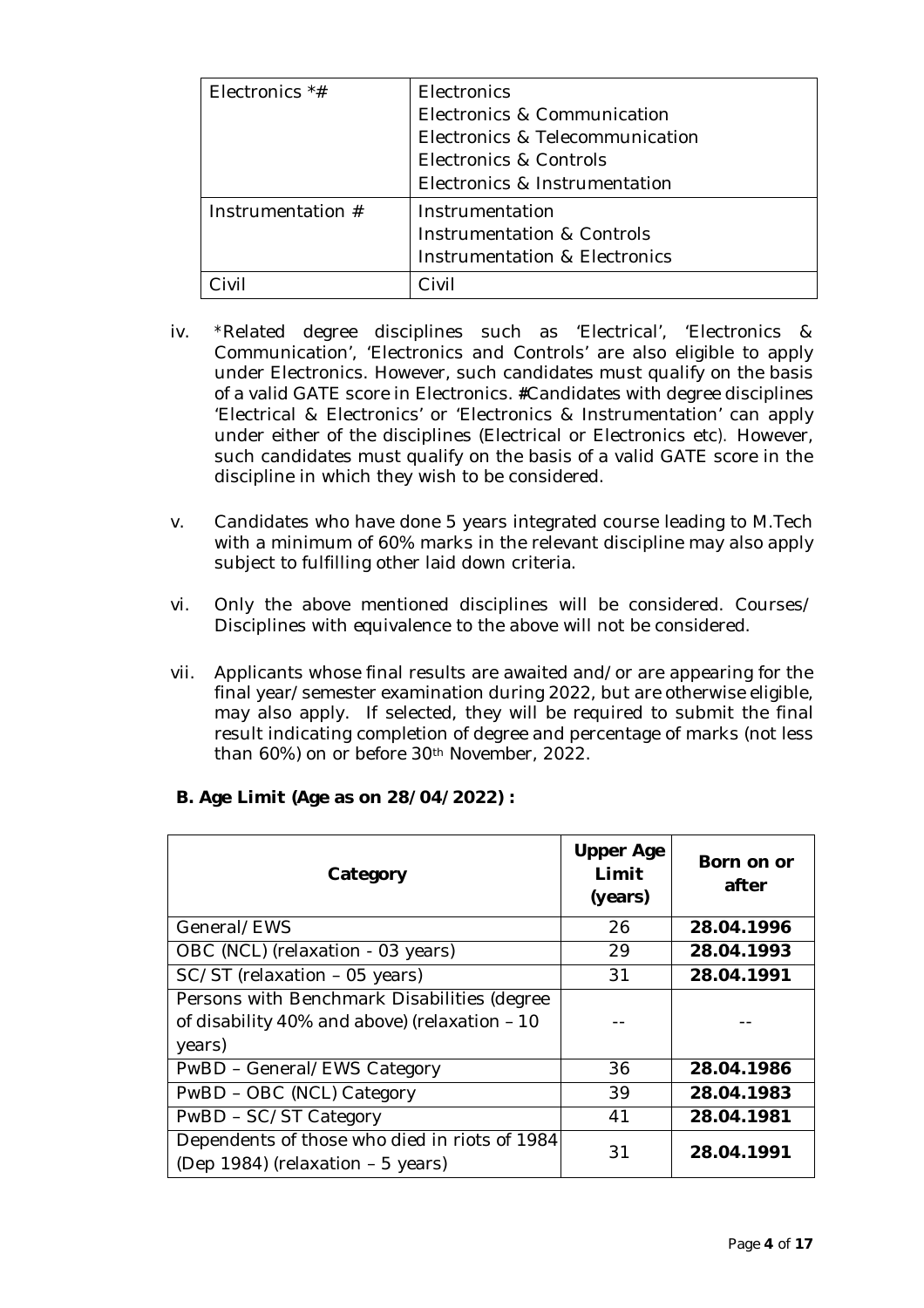| Ex-servicemen and commissioned officers   |     |            |
|-------------------------------------------|-----|------------|
| including Emergency Commissioned Officers | -31 | 28.04.1991 |
| or Short Service Commissioned Officers    |     |            |
| (Relaxation – 5 years)                    |     |            |

Note :

- i. For applicants eligible for age relaxation in more than one category, cumulative age relaxation available is **subject to a maximum of 56 years**.
- ii. There is no age limit for employees serving in NPCIL who otherwise fulfil the prescribed criteria.

# 6. **Training :**

- i. The selected candidates will be required to undergo one year orientation training in any of the Training Facilities as follows.
- ii. Pressurised Heavy Water Reactor (PHWR) Stream :

 A candidate of this stream shall undergo one-year induction training at any of the Nuclear Training Centres (NTC) of NPCIL sites.

Light Water Reactor (LWR) Stream :

A candidate of this stream shall undergo one-year induction training at Nuclear Training Centre (NTC), located at Kudankulam Nuclear Power Project (KKNPP) Site, Nagarcoil, Tamilnadu.

- iii. For Mechanical, Chemical, Electrical, Electronics, Instrumentation disciplines, training will be either in Pressurised Heavy Water Reactor (PHWR) Stream or in Light Water Reactor (LWR) Stream. Candidates of these 5 disciplines have to indicate preference of 'Reactor Stream' in the online application.
- iv. Candidate of Civil discipline are not required to indicate choice of 'Reactor Stream'.
- v. NPCIL reserves the right to change the training stream, venue and duration.

# 7. **Placement:**

7.1 After successful completion of training and subsequently during service in NPCIL, the Executive Trainees (ETs) may be posted at any DAE establishment, any location in India or abroad depending on organizational requirement. However, initial posting of majority of ETs for Pressurised Heavy Water Reactor (PHWR) Stream - may be predominantly at PHWR operating stations, ongoing projects and upcoming/future projects across the country (please visit www.npcil.co.in for more details), initial posting of majority of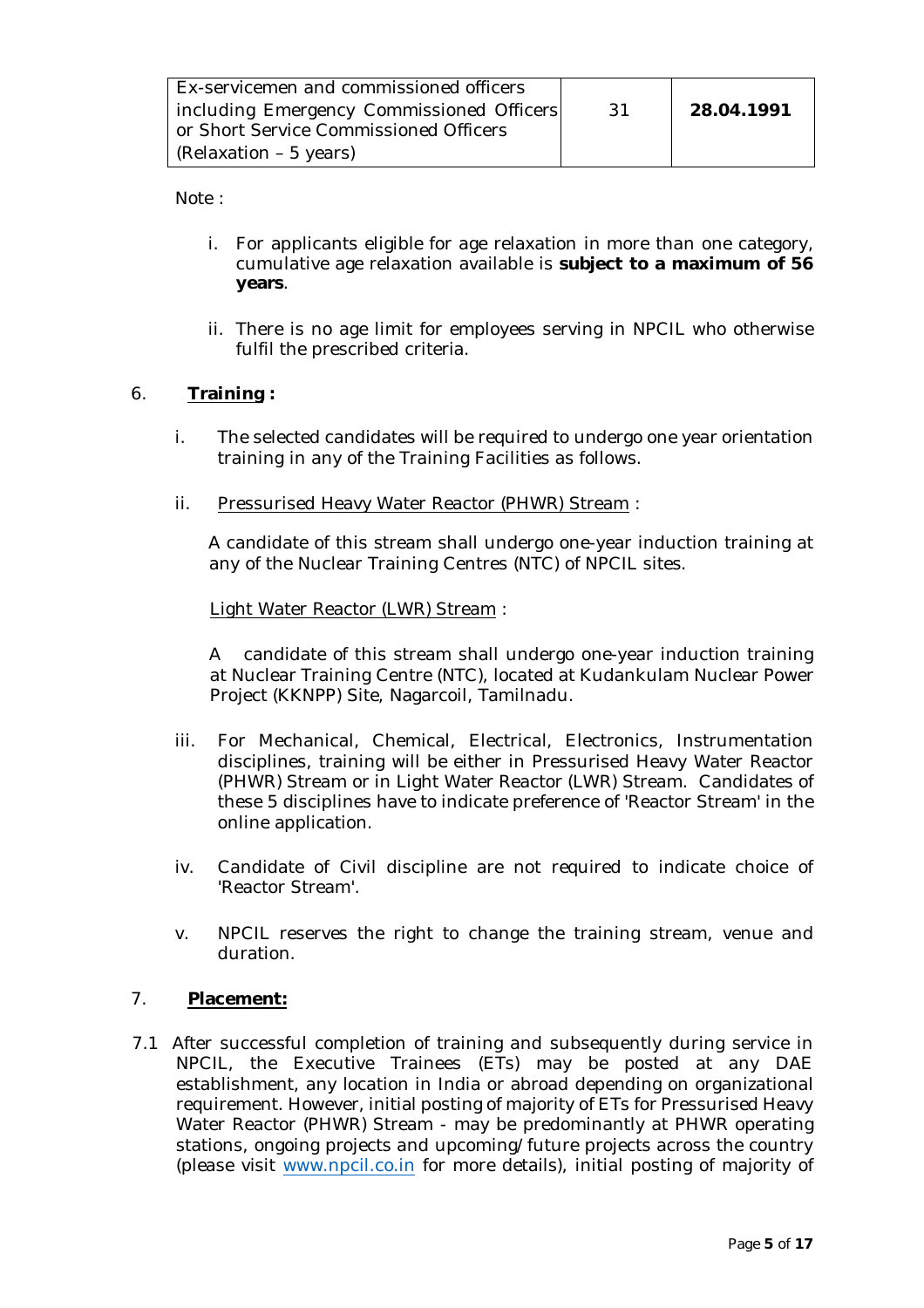ETs for Light Water Reactor (LWR) Stream - may be predominantly at LWR operating stations & ongoing projects (at KKNPP Site) and upcoming/future projects across the country (please visit www.npcil.co.in for more details). A few ETs may also be posted at TAPS 1&2 Operating Station, Tarapur, Maharashtra.

- 7.2 Out of 225 ETs, 10 (2- Chemical, 2-Civil, 2 Electrical and 4 Mechanical), ETs will be posted in Industrial & Fire Safety.
- 7.3 Further, a few ETs may also be posted for other functions such as R&D, Design & Engineering, Procurement, Quality Assurance and such others.

## 8. **Stipend - During Training :**

- Monthly Stipend Rs.55,000/-
- One time Book Allowance Rs.18,000/-
- Mandatory Lodging & Boarding– In accommodation as provided by NPCIL.

## 9. **Pay - On Appointment as SO/C** :

After successful completion of training, Executive Trainee will be appointed as Scientific Officer/C in Group 'A' as detailed below :

| Grade                   | Pay Level in<br>the Pay Matrix | Pay in the<br>Pay Matrix | Dearness Allowance (DA)                                       |
|-------------------------|--------------------------------|--------------------------|---------------------------------------------------------------|
| Scientific<br>Officer/C | Level 10                       | Rs.56,100/-              | $\vert$ 34 % of Pay in the Pay<br>  Matrix (as on 01.01.2022) |

*DA is based on the rates notified by Government of India from time to time.* 

In addition to emoluments as above, following allowances, incentives & facilities are also available as per extant rules depending on place of posting:

#### **A] Allowances :**

Transport Allowance House Rent Allowance/Leased Accommodation Facility/Housing Site Location Allowance Professional Update Allowance (Annual)

#### **B] Employee Benefits & Miscellaneous Facilities :**

Leave Travel Allowance Leave and Leave Encashment Medical Facility for Self & Dependents Education Facility for children within township Children Education Assistance Reimbursement of Cable TV Charges Reimbursement of Mobile Phone Charges Reimbursement of Electricity Charges/Free Electricity Units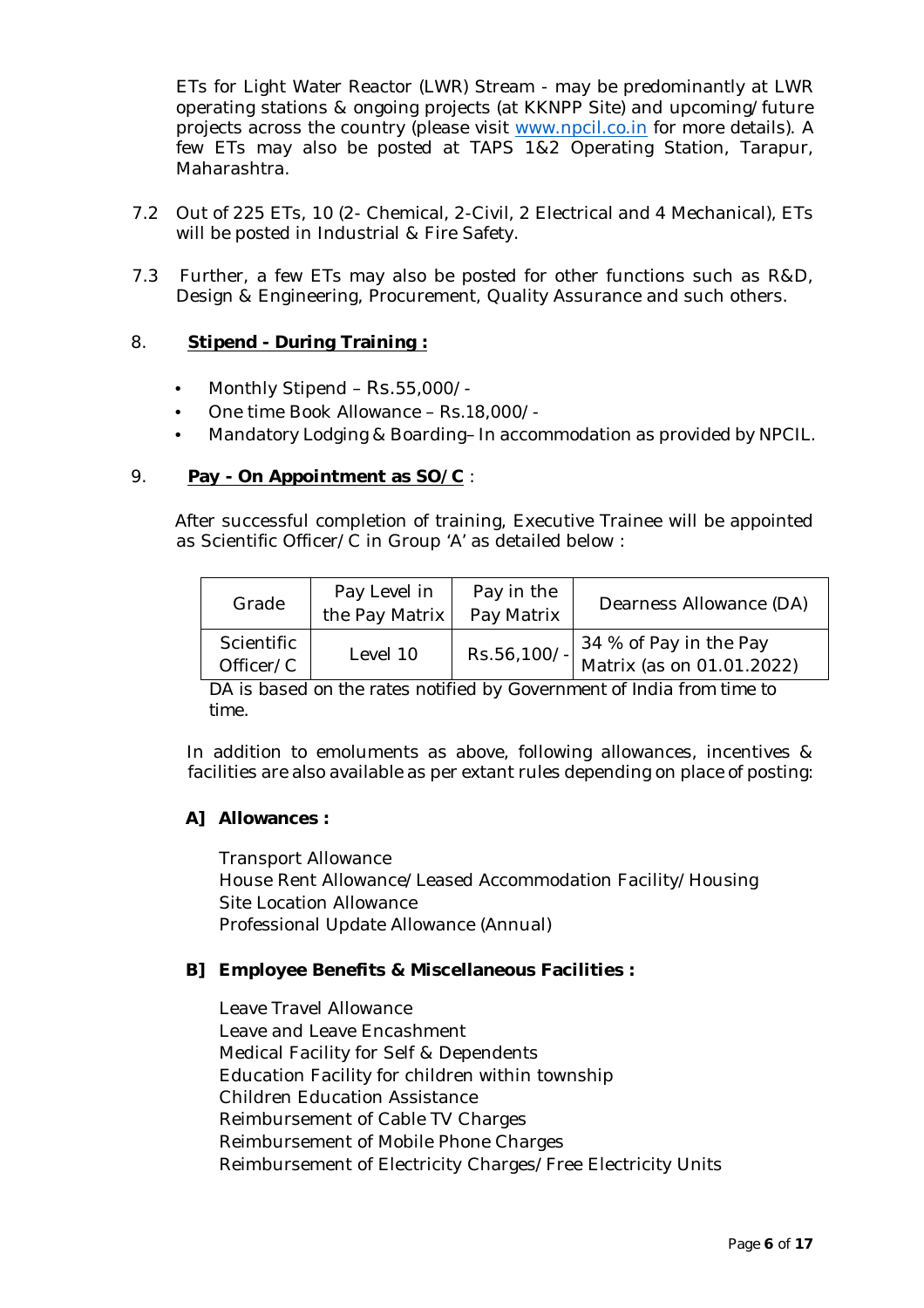Reimbursement of News Paper Charges Reimbursement of Membership fees for Professional Institution Canteen Subsidy

## **C] Incentives :**

Performance Linked Incentive

## **D] Loans & Advances :**

Interest bearing advances (for House Building, General Purpose)

# **E] Retirement Benefits/Social Security Schemes :**

Employees Provident Fund Gratuity Post-Retirement Medical Care Payment of Ex-gratia to Families of Employees who Die While in Service and missing employees Benevolent Fund Group Insurance

## 10. **Career Prospects in NPCIL :**

The Company has a conducive and challenging work environment and offers attractive opportunities for growth through various training and development programs and a forward looking & performance driven promotion policy. A meritorious and hardworking Officer can, thus look forward to a very good career development prospects.

#### 11. **Bond:**

Selected candidates are required to execute an agreement, a personal indemnity bond for Rs.6,78,000/- (Rupees Six Lakhs Seventy Eight Thousand Only) and a service bond to serve NPCIL for at least three years after successful completion of training. No third party surety is required. Bond amount comprises of 12 months Stipend i.e. Rs.55,000 X 12 plus One Time Book Allowance i.e. Rs.18,000/-.

#### 12. **Selection Process :**

The selection process will comprise of the following:

- i. Shortlisting of candidates for personal interview for the posts of Executive Trainee 2022 will be done in the order of merit drawn on the basis of valid GATE 2020, GATE 2021 and GATE 2022 Scores by applying ratio of 1:12.
- ii. Candidates obtaining valid GATE 2020/GATE 2021/GATE 2022 scores shall only be eligible. Please note that only GATE 2020/GATE 2021/ GATE 2022 score is valid for this recruitment exercise in NPCIL under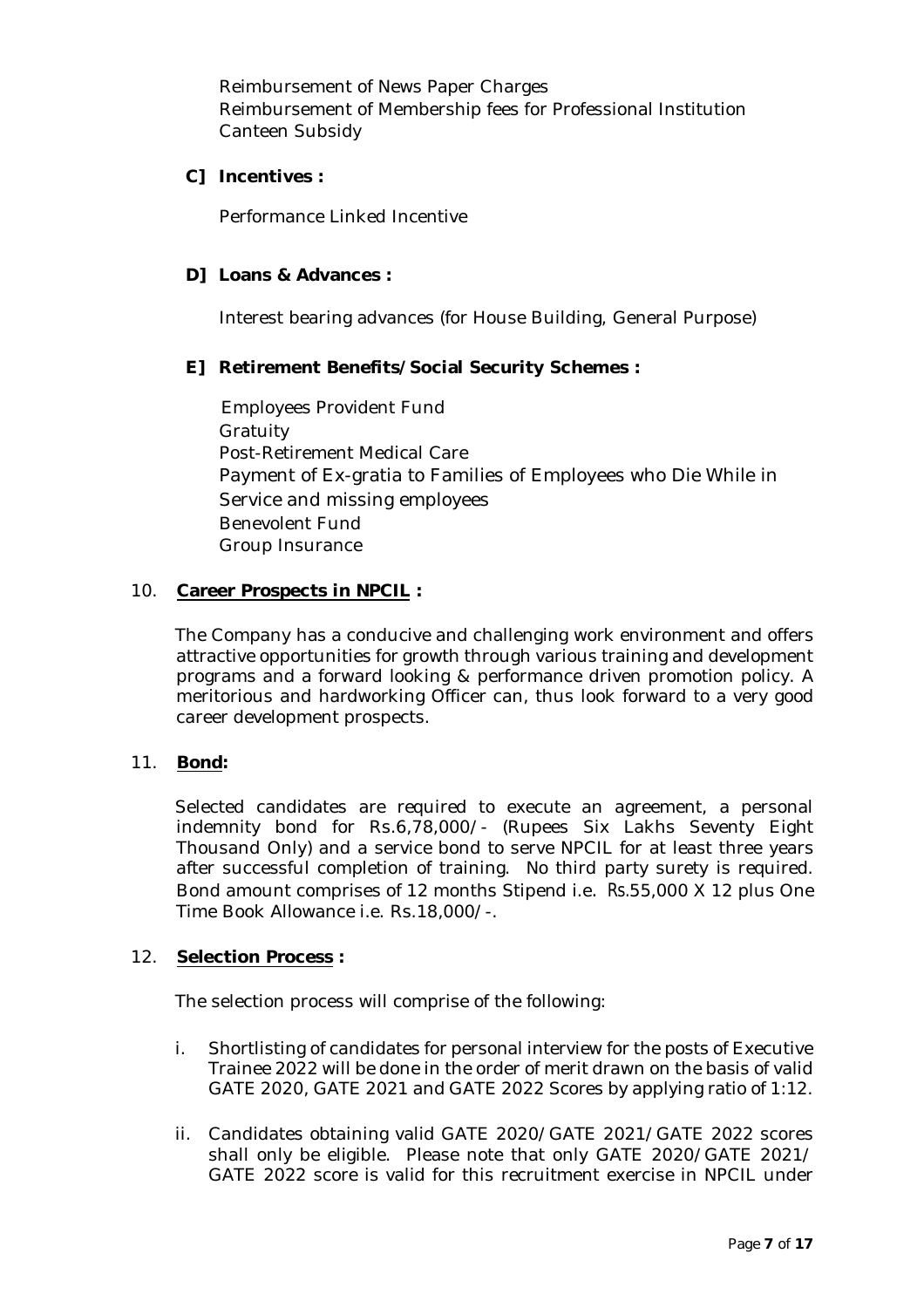this advertisement. GATE score of 2019 or of previous GATE examination shall not be entertained.

- iii. Equal weightage will be given to GATE 2020 or GATE 2021 or GATE 2022 Scores.
- iv. 'Persons with Benchmark Disabilities' (PwBDs), will be shortlisted separately by applying 1:12 ratio in each category of disability for which vacancies are reserved.
- v. Discipline and category wise cut off shall be displayed on recruitment web portal of NPCIL. Result of shortlisting for interview shall be made available to candidates under 'Application Status' link through individual login on www.npcilcareers.co.in.
- vi. Intimation of interview date/time/venue will be communicated to shortlisted candidates through Email/SMS. Call letter for appearing for interview will be made available for shortlisted candidates in the website for downloading.
- vii. **Final selection will be done on the basis of performance in the Personal Interview subject to medical fitness.** No weightage will be given to GATE Score during the final selection. The qualifying marks for interview are as follows :

Unreserved - 70 %<br>EWS/SC/ST/OBC(NCL)/PwBD - 60 % EWS/SC/ST/OBC(NCL)/PwBD –

- viii. Separate merit list based on interview marks will be prepared for each PwBD category for which vacancies are reserved & PwBDs will be selected in the order of merit from this list.
- ix. Result of the interview shall be made available to the candidates through individual login on recruitment website of NPCIL www.npcilcareers.co.in. Text of the Offer of appointment will also be made available for downloading to the empanelled candidates on this website under individual login.
- x. On receipt of Offer of Traineeship, Empanelled candidates will be required to submit their Acceptance form whether they want to join NPCIL or not through email within the stipulated date.

#### x. **Tie breaking principle**:

In the event of a tie in interview marks, following criteria will be adopted in sequence for deciding position in merit list:

a. In case of candidates with equal interview marks, candidate with higher GATE score will be ranked higher.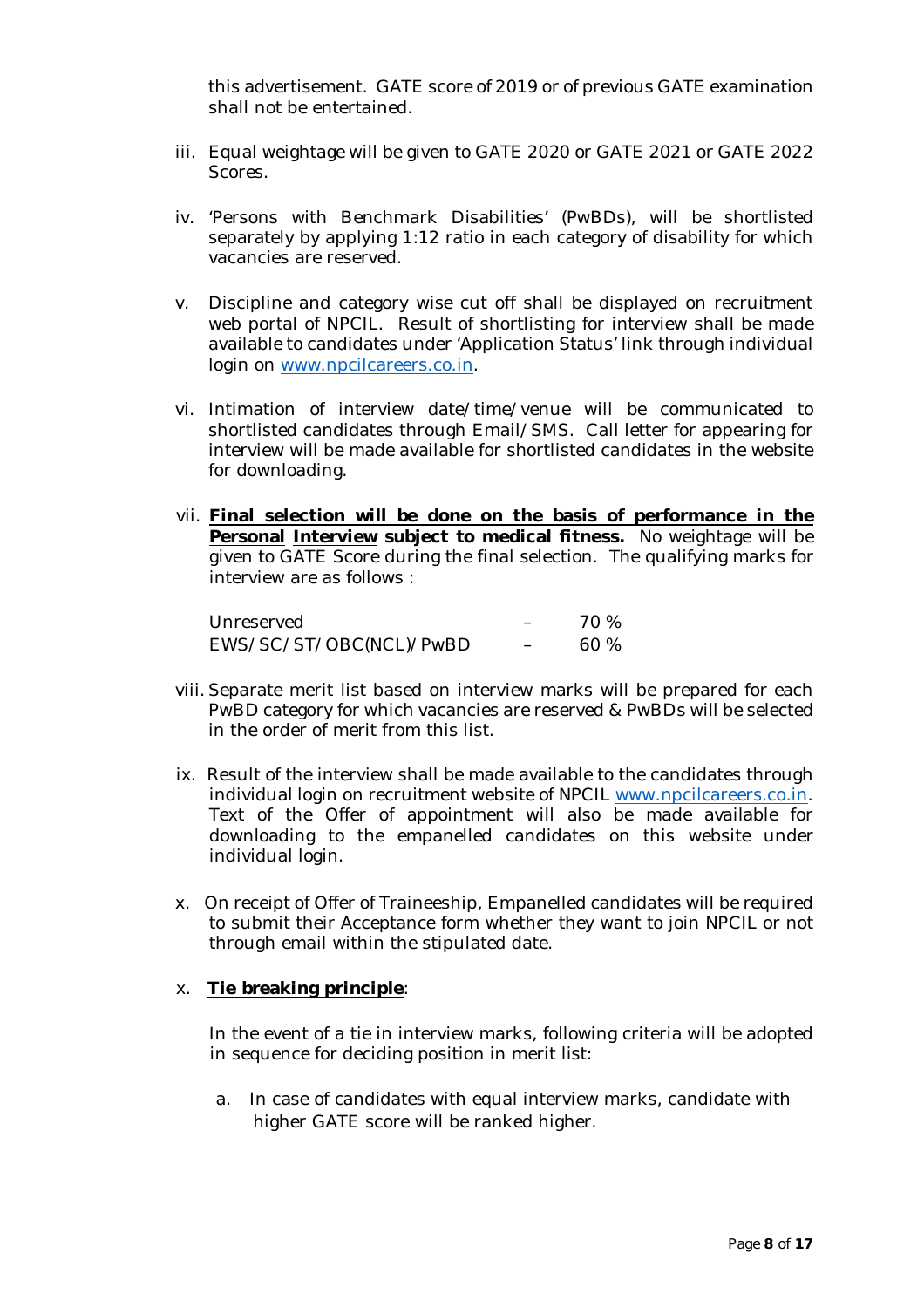b. Wherever, both interview marks as well as GATE score is equal, candidate senior in age will be ranked higher.

#### 13. **Preparation and operation of waitlist**

- i) Waitlist will be limited to equal number of candidates as in the select main list in different disciplines and categories.
- ii) Waitlist will be operated discipline and category wise in the order of merit.
- iii) Waitlist will remain valid till **17/08/2022** only.

#### 14. **Interview Schedule & Venue :**

Interviews are scheduled tentatively from 13th to 25th June, 2022. Interviews will be conducted at following four venue viz. Mumbai, Narora Atomic Power Station (NAPS), Madras Atomic Power Station (MAPS) and Kaiga Generating Station (KGS). Candidates are advised to indicate preference of venue to appear for interview in the online application form. However, NPCIL reserves the right to allocate Date/Venue for interview as it may deem fit which will be duly informed to the candidate and no further request for any change shall be entertained in this regard.

#### 15. **Verification of Original Documents at the time of interview :**

The following original documents will be verified at the time of interview. Non production of original documents will debar the candidate from appearing for the interview and no travelling charges will be reimbursed to such candidates.

- a. Date of Birth (DoB) proof:
	- I. X<sup>th</sup> Standard Passing Certificate indicating Date of Birth OR
	- II. School Leaving Certificate
- b. Qualification:
	- I. Mark sheets indicating date of declaration of result.
	- II. Final Degree Certificate
	- III. Provisional passing Certificate (in case Final Degree Certificate is not issued).
	- IV. Applicants, who have been awarded CGPA/GPA/SGPA or letter grades, should follow the conversion table of the Institute/College/University from wherever they have passed. Applicants called for interview will be required to produce the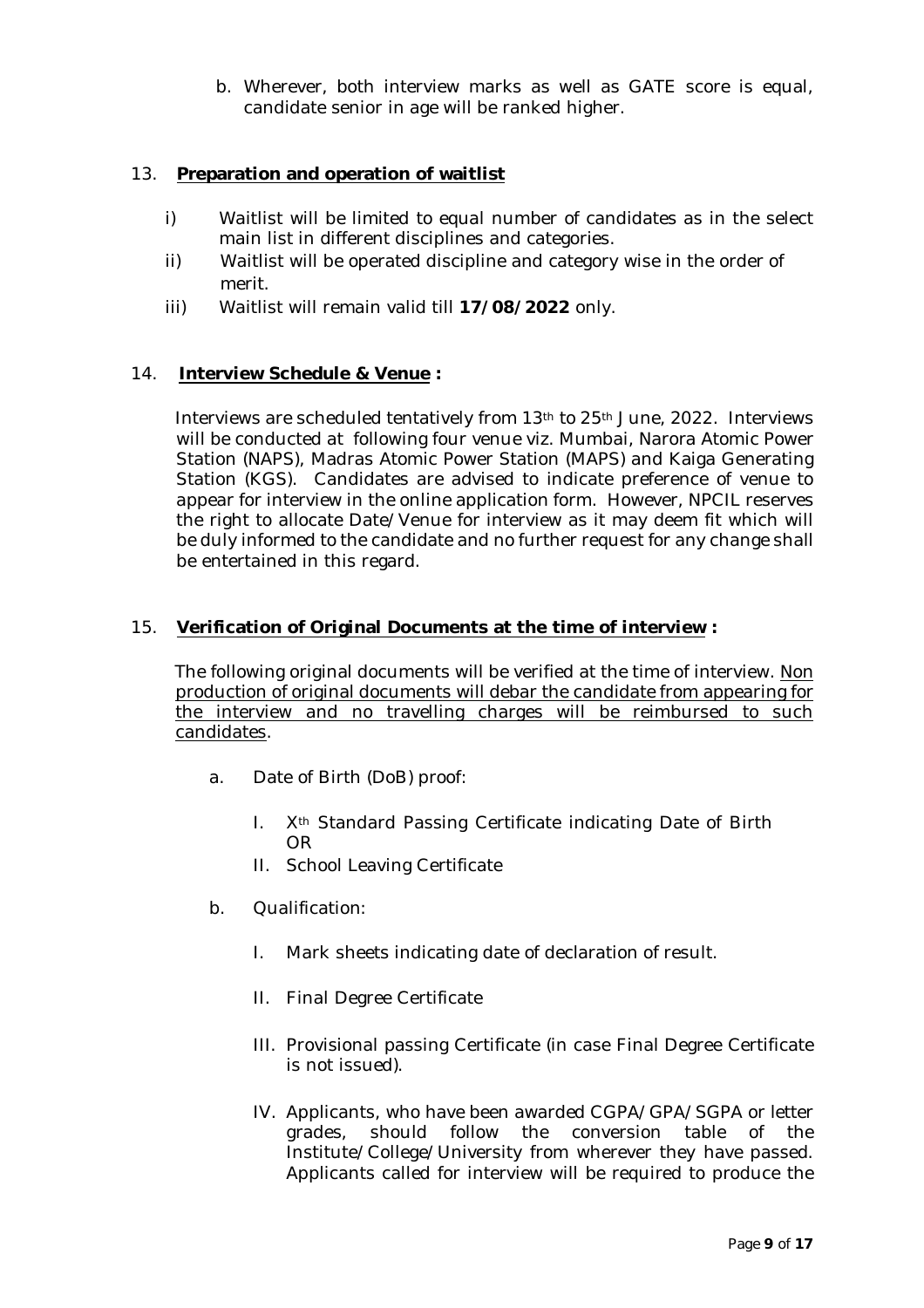authenticated conversion table from the Institute/College/ University. If not, standard formula provided by AICTE will be applied to derive the percentage of marks.

- V. GATE 2020/GATE 2021/GATE 2022 Admit Card and Score Card.
- c. Applicants working in Central/State Government/PSUs/Aided Institutions/Autonomous Bodies should bring "**No Objection Certificate**" from the organisation.
- d. Applicants are required to furnish a Gazette Notification/certificate in respect of change of name, if applicable.
- e. Certificate of being Ex Serviceman (if applicable).
- f. Certificate in support of being Dependant of Defence Personnel Killed in Action (DODPKIA), (if applicable).

## g. **Caste/category Certificates:**

- g.1 SC/ST/OBC (Non Creamy Layer) candidates must produce caste/category certificate, as per the format prescribed by the Government of India.
- g.2 The EWS applicants are required to submit requisite certificate in the format prescribed by Government of India **valid for the year 2022-23**, from a competent authority. The prescribed format can be downloaded from www.npcilcareers.co.in.
- g.3 The OBC applicants have to indicate their status as "Creamy Layer" or "Non Creamy Layer" as the case may be while filling online application. The applicants who belong to "Creamy Layer" are not entitled for relaxations & concessions admissible to OBC Category (Non Creamy Layer). The OBC (Non Creamy Layer) applicants are required to submit requisite certificate in prescribed format of Government of India, from a competent authority **issued on or after 01.04.2022**. Further, OBC applicants, if called for interview will have to give an undertaking indicating that they belong to OBC (Non Creamy Layer) Category at the time of reporting for interview.
- g.4 PwBD candidates are required to submit Disability Certificate issued by an authority as prescribed in the Rights of Persons with Disabilities Rules, 2017.
- g.5 If the EWS/SC/ST/OBC/PwBD certificate has been issued in a language other than English/Hindi, then the candidates will be required to submit a self certified translated copy of the same in either English or Hindi.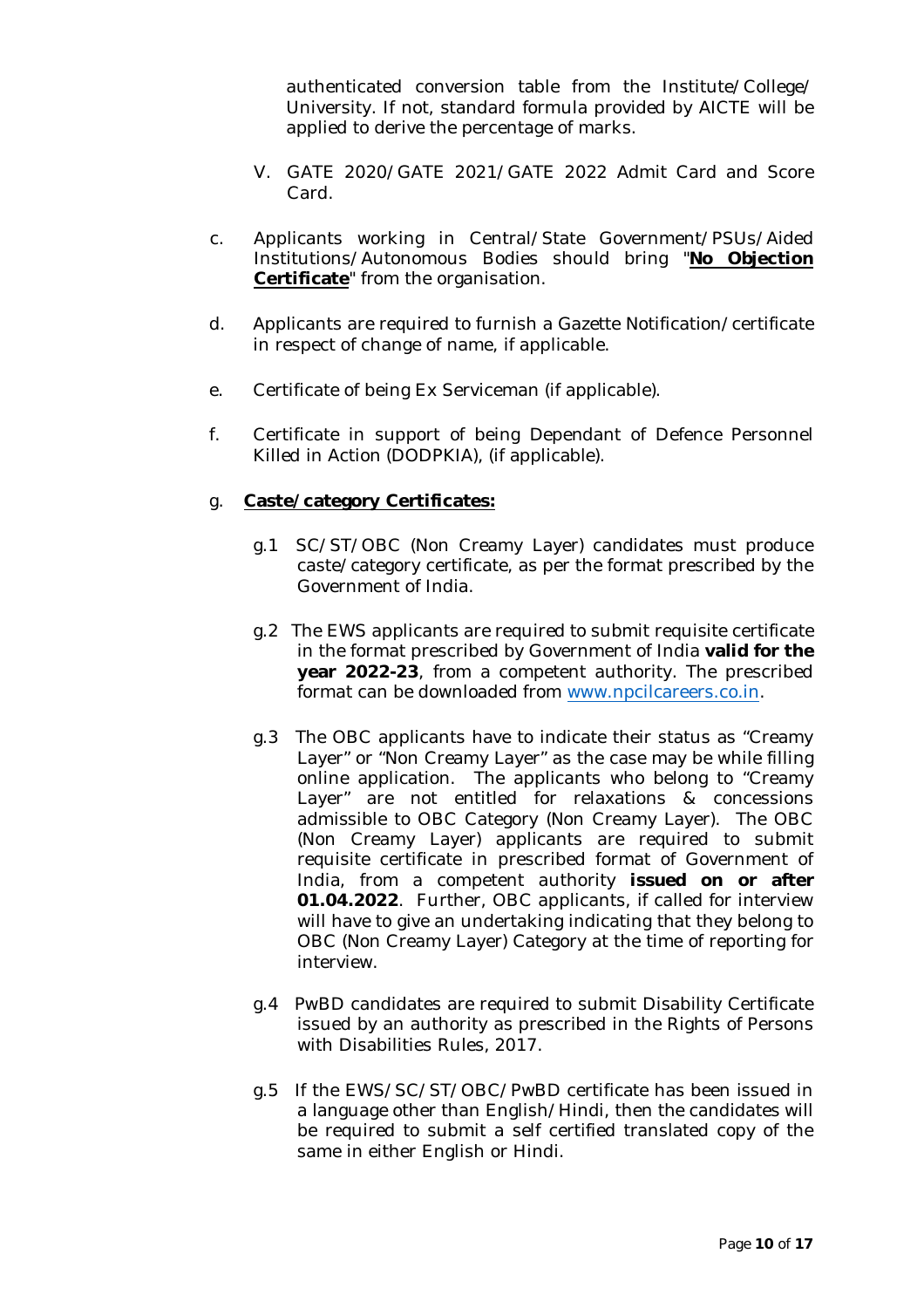## 16. **Travelling Allowance (TA) for appearing for interview :**

Outstation applicants attending interview will be paid to and fro 3rd AC train fare (AC-III-Tier – normal fare. Dynamic fare not applicable) by shortest route from the Railway Station nearest to the correspondence address indicated in the online application to the place of interview plus the reservation charges, Superfast Express charges etc. or actual fare, whichever is less on production of original tickets. For any other mode of travel, the reimbursement will be restricted to the extent of 3rd AC Train fare by shortest route or actual fare, whichever is less on production of **original** tickets/boarding pass. The amount towards reimbursement of TA will be remitted into the bank account of the candidates electronically. Accordingly, candidates called for interview will be required to submit their bank account details in the prescribed format as provided.

## 17. **Language for Personal Interview**:

Candidates appearing for interview will have choice of answering the questions either in Hindi or English.

#### 18. **Medical Fitness:**

The appointment of the selected candidate as Executive Trainee will be subject to she/he being found Medically Fit by the Authorised Medical Officer of NPCIL.

#### 19. **Offer of Traineeship:**

Candidates finally selected for the post applied for will be offered traineeship as per the Policy of the Corporation in vogue. On successful completion of training, the selected candidates will be appointed as Scientific Officer/C. They will be on probation for a period of one year and shall be confirmed in the post on successful completion of the probationary period.

#### 20. **How to apply :**

- a. Registration number provided on the Admit Card for GATE 2020/GATE 2021/GATE 2022, as the case may be, issued by GATE Authorities has to be used for applying in NPCIL. Candidates need to ensure that they fill up the GATE Registration Number correctly and apply for the relevant discipline in Online Application Form. Requests for correction in GATE Registration number or Discipline will not be entertained.
- b. Eligible applicants may apply through online registration system of NPCIL. Applications submitted in any other form including handwritten/ typewritten applications in hard format delivered in person or by other means will not be entertained. DO NOT SEND any of the documents/ application form etc. to NPCIL before interview.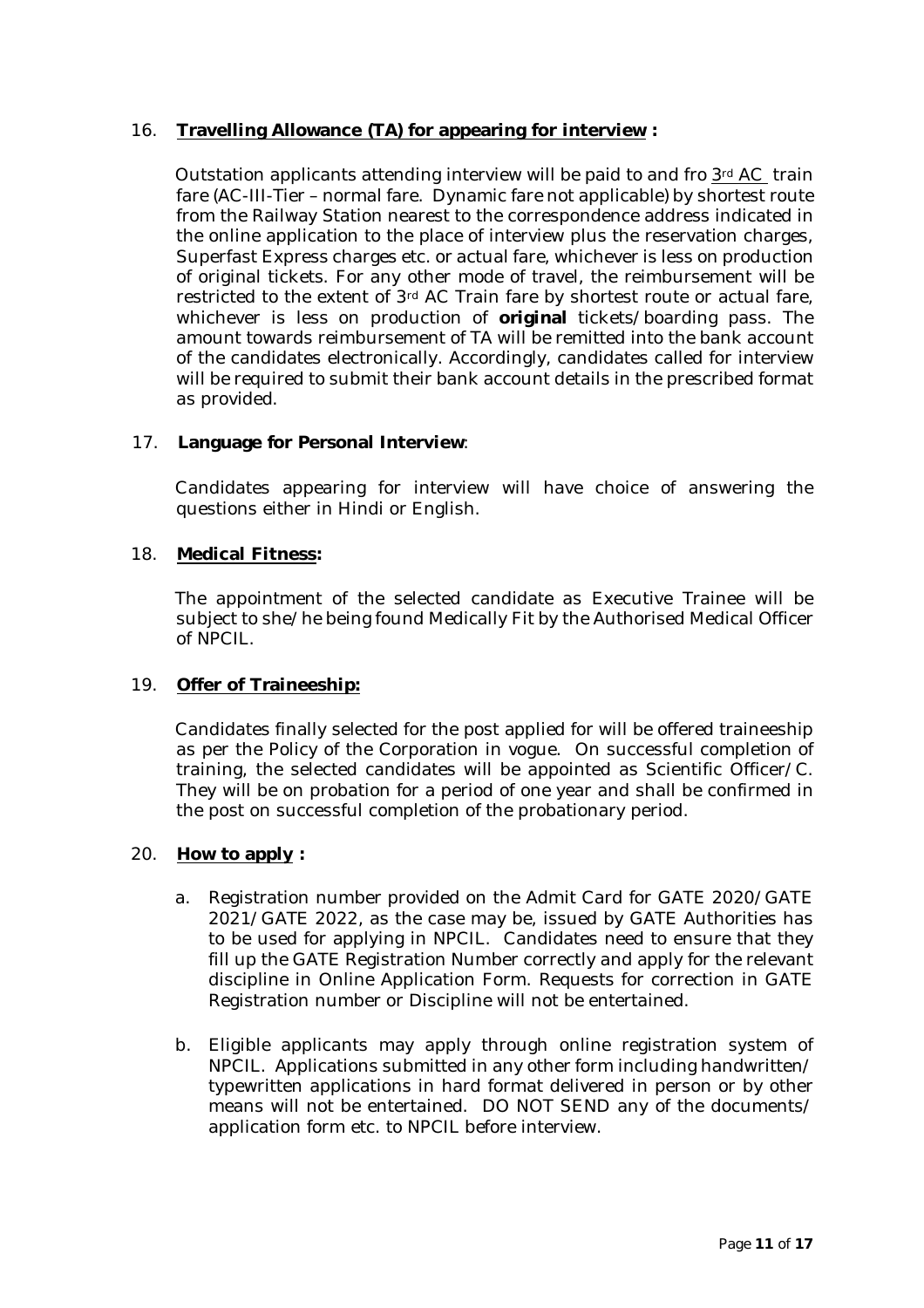# c. **Instructions for applying online :**

- i. Candidates are requested to read the eligibility criteria and ensure that they meet all the criteria before applying.
- ii. Candidate must ensure that she/he has valid GATE 2020/GATE 2021/GATE 2022 Score with qualifying marks applicable in the discipline against which she/he wish to apply.
- iii. A Candidate has to apply through online application form provided on the website www.npcilcareers.co.in only.
- iv. The online application form will be available on the website from **13/04/2022 to 28/04/2022 .**
- v. It is mandatory to put in all the relevant information such as GATE 2020/GATE 2021 / GATE 2022 Registration Number as mentioned on GATE Admit Card of the candidate, qualifying degree details, experience details (if any), percentage of marks, email address and mobile no. (as mentioned while applying for GATE 2020/GATE 2021 / GATE 2022, address for correspondence, soft copy of scanned photograph and signature (JPEG) to complete the online application process and get the Application number. Therefore, applicants are advised to keep such information ready before applying online.
- vi. Before applying online candidate should scan her/his **photograph in JPEG format, of size not more than 50KB (maximum 480 X 640 Pixels) and a minimum of 10 KB (minimum 180 x 240 pixels) and signature in JPEG format of size not more than 20KB (maximum 160 x 560 pixels) and a minimum of 80 x 100 pixels.** The photograph uploaded will be printed on the interview call letter and only the applicant whose photograph is printed on the call letter will be allowed to appear for interview, if called for.
- vii. Candidate is requested to enter her/his valid and active email address, as all important communications will be sent to this email address. SMS will also be sent to the candidate if an active mobile number for communication is provided. If the mobile number registered by the candidate is in the TRAI NCPR list (formerly called DND), candidate will not receive SMS alerts related to the registration. If candidate wants to receive future SMS alerts from NPCIL related to recruitment of ET-2022, she/he is requested to remove her/his mobile number from the NCPR list through service provider.
- viii. The Online registration process consists of following steps :
	- Step 1. The applicant is required to furnish information such as GATE 2020/GATE 2021/GATE 2022 Registration Number as mentioned on GATE Admit Card of the candidate, Discipline, Name, Date of Birth, Category, Email, Mobile number, PwBD details and other exemption details, if applicable. On successful completion of this stage, activation link is sent to applicant's email. Click on Apply=>Online Registration link at top/left corner of web page for registration.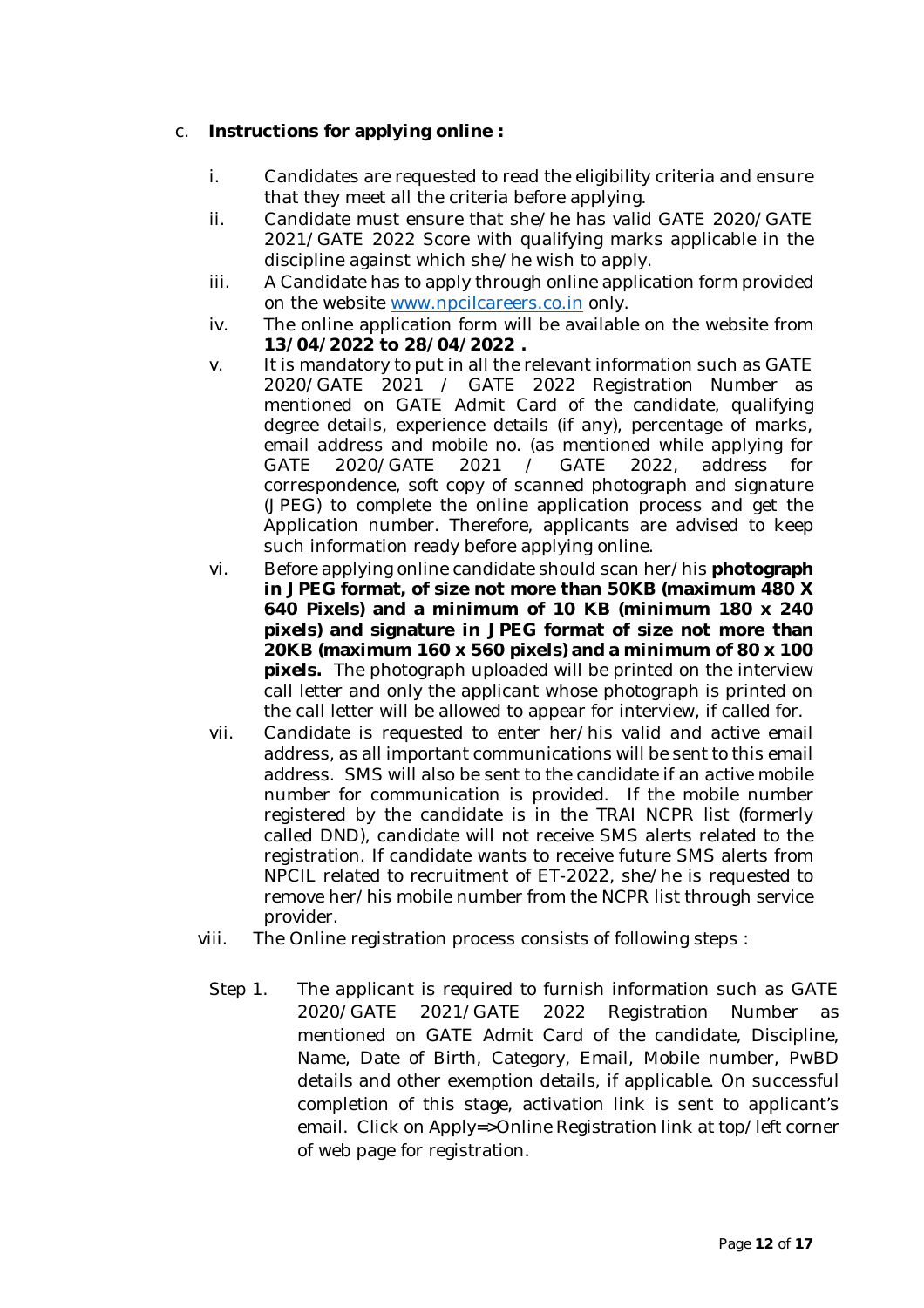- Step 2. The applicant is required to activate the account by clicking on the activation link received through email after completing registration in Step 1.
- Step 3. On successful completion of this activation, candidate can login using their login id and password to apply online. In this step the applicant is required to fill in all details of his Educational Qualifications, Work Experience etc.

This is a multi stage step where applicant is allowed to go to next stage only on entering the information required for current stage. The sequence of stages is as follows:

- 1. Educational Qualification
- 2. Post Qualification Work Experience, if any.
- 3. Personal Details
- 4. Indicate city of preference for interview
- 5. Indicate choice of 'Reactor Stream'
- 6. Upload Photo & Signature
- 7. Submit Application

The links for the above stages are available on Apply Online menu (Apply=>Apply Online). The applicant should start by clicking on the **"Educational Qualifications"** link. Once information is saved, the next stage i.e. **Post Qualification Work Experience** will be made available for filling up the information.

On entering of all the information related to current stage, the applicant can use **"Save and Proceed to Next Step"** option at the bottom of form which will save the information entered in current stage and opens the next stage for filling. The next stage can also be opened using link provided in **Apply Online menu (Apply=>Apply Online)**.

The information at any stage can be saved using the **"Save and Proceed to Next Step"** option.

Once the applicant reaches **"Submit Application"** stage, a draft of all the information entered by the applicant will be shown. At this point the applicant is allowed to modify any details entered in earlier stages.

If applicant is sure that all the information entered is correct, she/he can submit the application using **"Submit Application"** option. **Please note that the Applicant will not be allowed to make any changes in the information furnished once she/he submits the Application.** After submission of application, an **Application number** will be generated.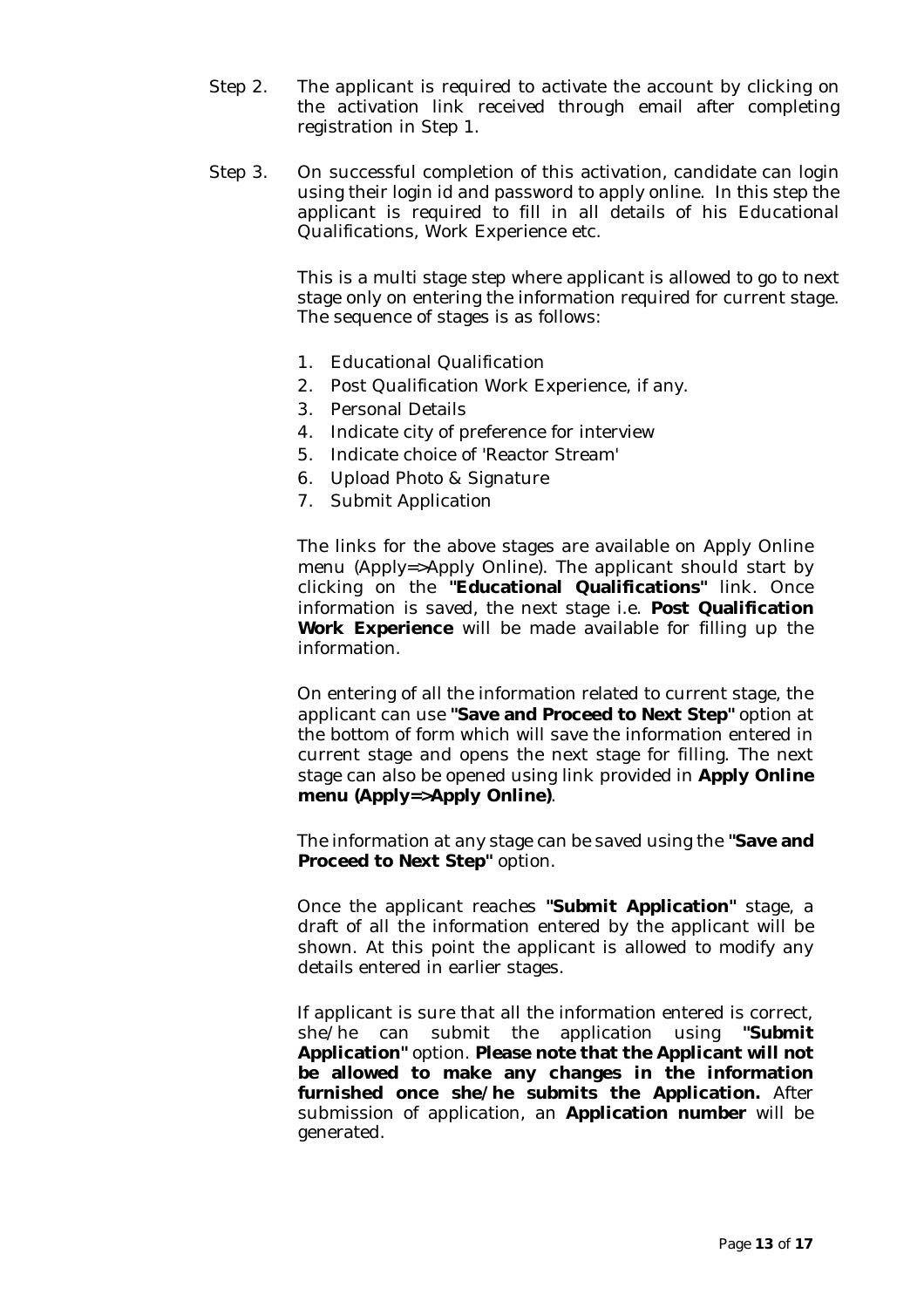Step 4. Only male candidates belonging to General/EWS/OBC categories are required to make a non-refundable payment of Rs.**500/-** towards application fee with the applicable bank charges using State Bank Collect link provided on the website after final submission of the online application. The State Bank Collect facility can also be operated through the www.onlinesbi.co.in website by selecting State Bank Collect option => Click Check Box & Proceed => Select state as Maharashtra => type of Corporate/Institution as Others =>Others Name as NPCIL =>Submit =>Select Payment Category as 'Recruitment of Executive Trainees 2022'.

> SC, ST, PwBD, Ex-serviceman, DODPKIA, Female applicants and employees of NPCIL are exempted from the payment of Application Fee.

> The applicant should use only this link for payment of fee. Applicant should mention Application Number generated in previous step along with all the other details correctly while paying the fee using State Bank Collect. Please note that it may take upto **three working days** to update the details of Application Fee. Once the details of payment of application fee are received from Bank, the applicant can view these details using the "Application Fee Payment Details" link.

> **Only after verification of payment of fee, the online application form can be viewed/printed.** The printed application is required to be brought at the time of attending interview. The information with respect to Application Number, GATE 2020/GATE 2021 / GATE 2022, Registration Number, name of the applicant, date of birth, mobile number and email id entered while making the online payment through 'State Bank Collect' should be same as entered in online application for verification of the payment. The applicable bank charges towards payment of Application Fee through 'State Bank Collect' of SBI will have to be borne by the candidate. The application fee can be paid through 'State Bank Collect' on any day between **13/04/2022 to 28/04/2022** only. Keep the printed receipt of 'State Bank Collect' for future reference.

- d. **The Online Application Process is complete only after all the above mentioned applicable steps are completed.** Then the applicant can view/print the online application form.
- e. Application Status can be seen by the candidate by login through "**Applicant's Login**" link.
- f. **Candidate is requested to make a note of the login id and password**, as she/he will need this to login to the website to check her/his application status. An email will also be sent to the candidate with the application number.
- g. Exact percentage of the marks should be mentioned in the qualification percentage of marks column and no rounding off of marks should be done e.g. 59.99% should NOT be rounded off to 60%.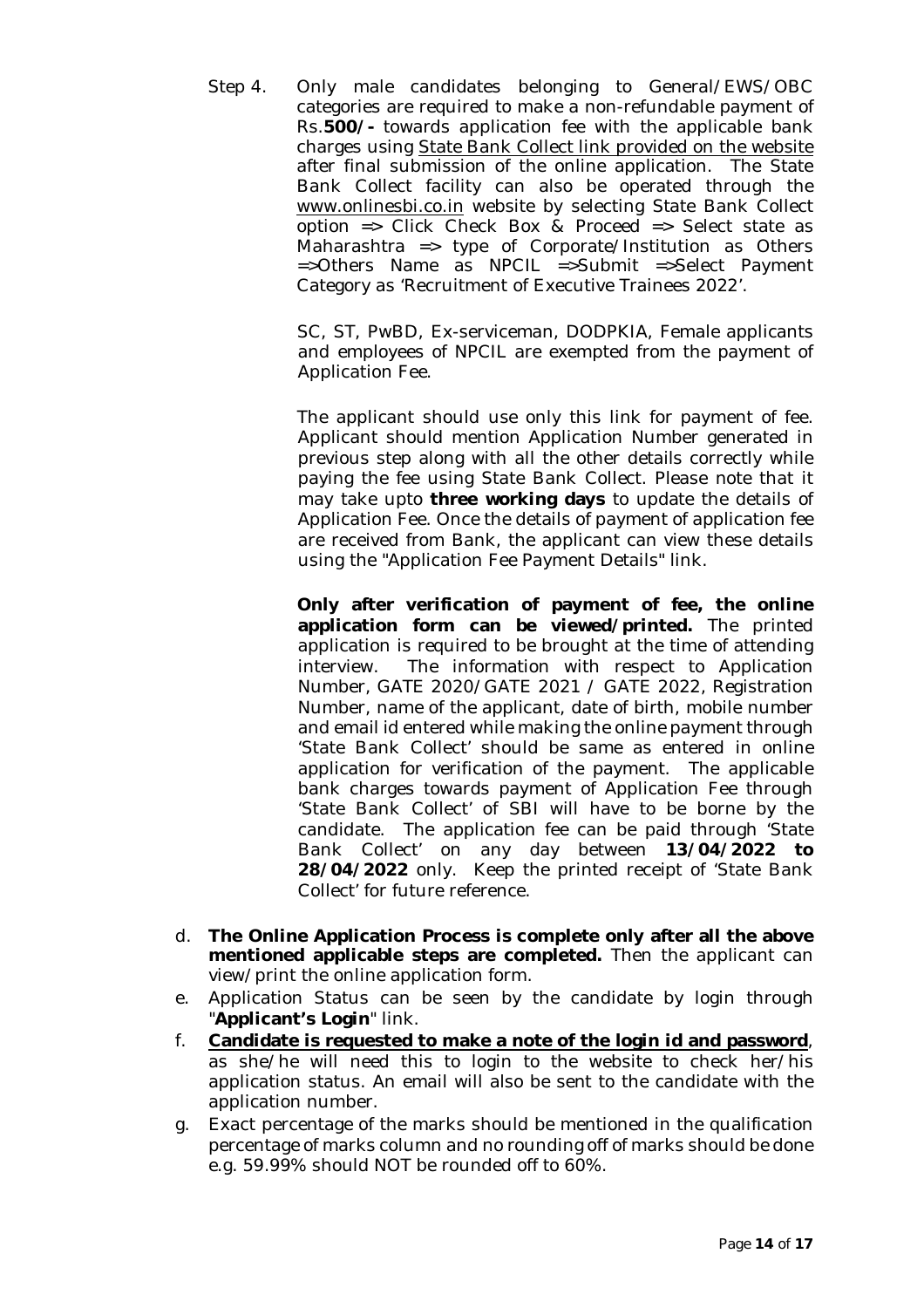- h. Applicants will be informed through email and SMS (if active mobile number provided) about the availability of the 'Interview Call Letter' online on the website, if shortlisted for the interview. The date, time and venue of the interview will be provided in the 'Interview Call Letter'. They can also login through the 'Applicant's Login' and print the same. The applicant must carry a clearly printed 'Interview Call Letter' to the interview venue, without which she/he will not be allowed to appear for interview.
- i. Initial screening is primarily based on the information provided in the online application form. It is, therefore, strongly advised that all the details should be carefully and correctly entered in online application form.
- j. Applicants are required to keep the scanned signature and photograph ready for uploading at the time of online registration.
- k. Please note that the **'Online Application Form'** without valid signature and photograph will not be accepted.
- l. **Important :**

Four Step Process :

- I. Registration
- II. Activation
- III. Fill Candidate Details & Submit Application
- IV. Pay Fee using State Bank Collect (if Fee is Applicable)
- 21. The shortlisted applicants appearing for the interview should invariably carry with them the following **at the time of reporting for personal interview** :
	- Photo identity proof of PAN Card/Driving License/AADHAR Card/Voter ID/College ID/Government issued ID to secure entry for interview.
	- One clear printout of the **Interview Call Letter** bearing photograph of the candidate.
	- One clear printout of the full online application form.
	- One set containing self-attested copies of the certificates in support of educational qualification (both degree certificate and mark sheets), experience, caste/category, proof for date of birth etc.
	- Originals of all the above mentioned documents.

# 22. **General Conditions :**

- a) Only **Indian Nationals** above 18 years of age are eligible to apply.
- b) Before applying, the applicants should ensure that she/he fulfils the eligibility criteria.
- c) For queries, candidates may refer the Frequently Asked Questions (FAQs) section.
- d) All qualifications should be from a University/Institute recognized by UGC/AICTE appropriate statutory authority.
- e) Applicants appearing in the final year/semester examination should bring their identity card of the Institute/College/University at the time of appearing for interview.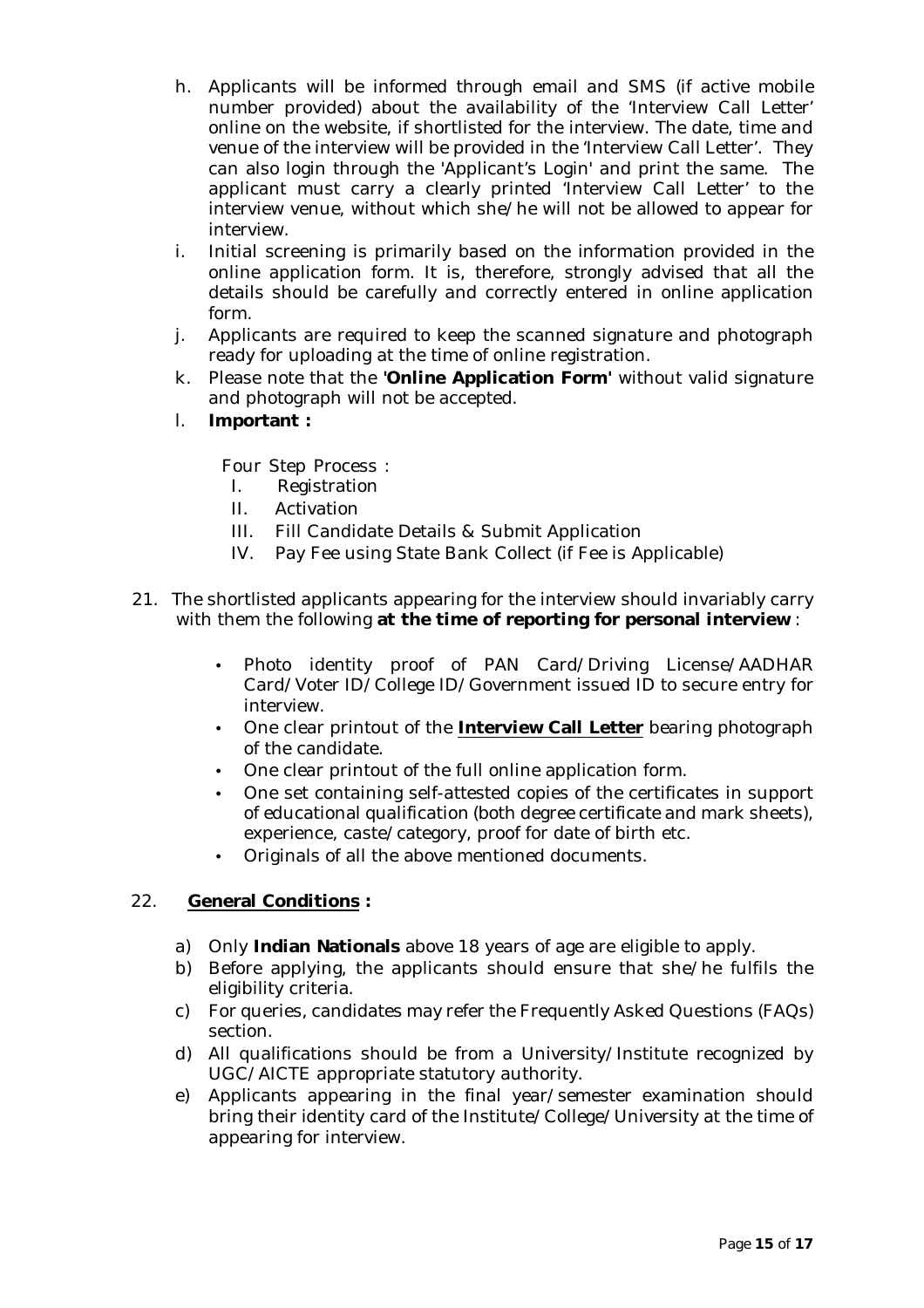- f) Interested & eligible serving employees of NPCIL after applying online are required to take the print out of online application form and send it through proper channel.
- g) Interview Call Letter will not be considered, if the application fee has not been paid on or before 28/04/2022 (1700 hrs) in respect of those applicants who are required to pay application fee.
- h) The candidate's appointment will remain provisional subject to caste/category certificates being verified from appropriate authorities and verification of other testimonials. The candidate's services will be liable to be terminated forthwith without assigning any reason in case the above verification reveals that her/his claim for belonging to EWS/SC/ST/OBC(NCL)/PwBD category and other testimonials is found false. NPCIL also reserves its right to take such further action against the candidate as it may deem proper, for production of such a false caste certificate/testimonials.
- i) Category (SC/ST/OBC(NCL)/EWS/PwBD once filled in the online application form will not be changed and no benefit of other category will be admissible later on.
- j) Original documents (for verification) and self-attested copies as detailed in the advertisement along with duly signed hard copy of the Online Application are required to be produced at the time of Personal Interview.
- k) Appointment of the candidate in NPCIL is provisional and subject to verification of Character & Antecedents and Special Security Questionnaire by the prescribed authorities.
- l) If applicant is not interviewed due to not meeting the eligibility criteria or non-production of the required documents, NOC etc. or fails to submit travel ticket/boarding pass etc, no travelling expenses will be reimbursed.
- m) Mere fulfilling the minimum eligibility criteria will not entitle any applicant to be called for interview/appointment.
- n) The email id and mobile number entered in the online application form should remain active for at least one year. No change in the email id will be allowed once entered. All future correspondence would be sent via email.
- o) In case of any ambiguity/dispute arising on account of interpretation in versions other than English, the English version shall prevail.
- p) NPCIL reserves the right to cancel/restrict/enlarge/modify/alter the recruitment process, if need so arises, without issuing any further notice or assigning any reason thereof.
- q) In case of multiple applications against same GATE Registration number, only the latest application will be considered.
- r) In case of any dispute, legal jurisdiction will be Mumbai.
- s) If, at any stage of the recruitment process (ET-2022) including post recruitment or joining, it is found that, the applicant :
	- i. has provided wrong information or submitted false documents or
	- ii. has suppressed relevant information or
	- iii. does not meet the eligibility criteria for this recruitment or
	- iv. has resorted to unfair means during selection process or
	- v. is found guilty of impersonation or
	- vi. created disturbance affecting the smooth conduct of the interview